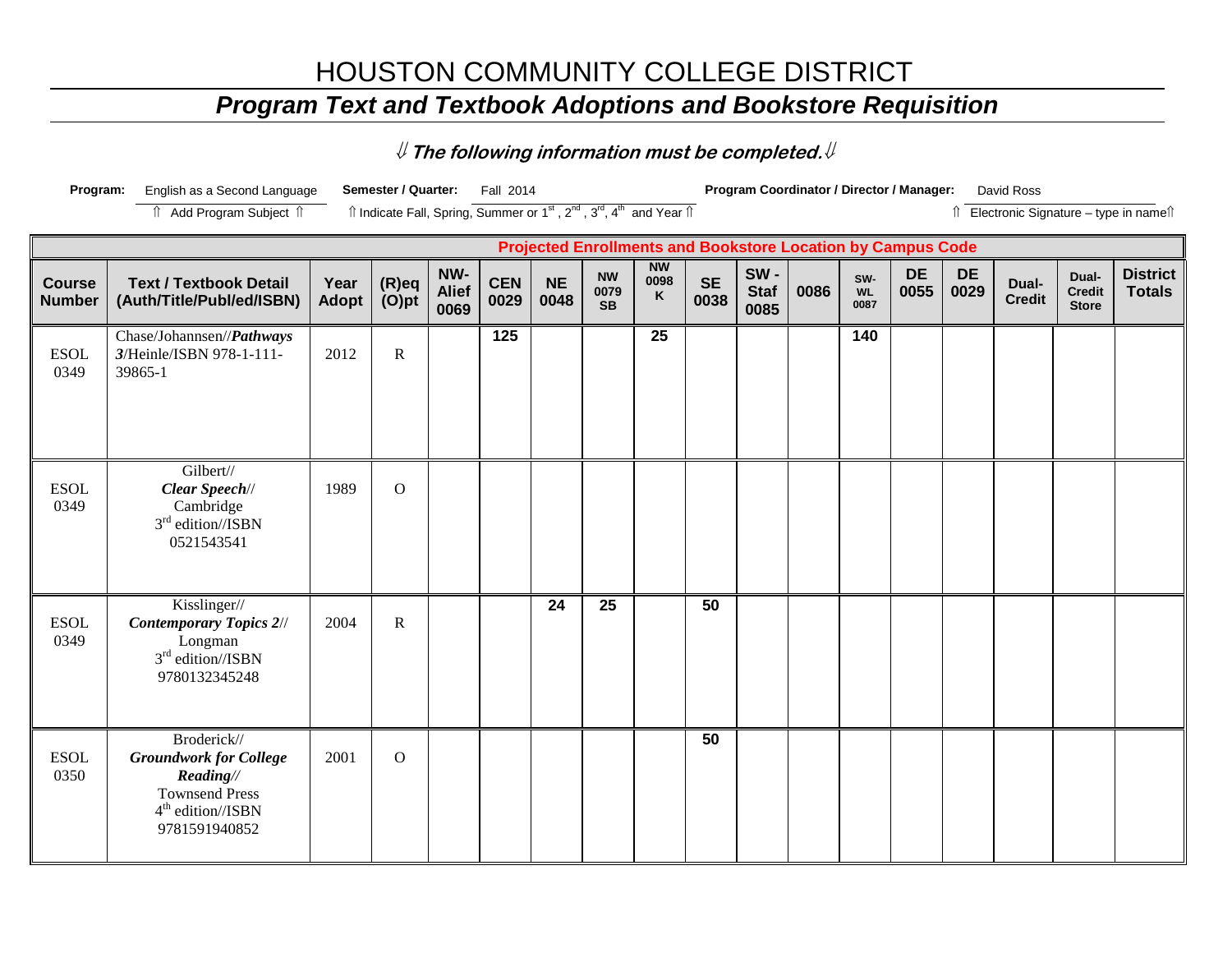|                                |                                                            |               |                      |                             |             |                   |                                |                        |                   |                               | <b>Projected Enrollments and Bookstore Location by Campus Code</b> |                          |            |                   |                        |                                        |                                  |
|--------------------------------|------------------------------------------------------------|---------------|----------------------|-----------------------------|-------------|-------------------|--------------------------------|------------------------|-------------------|-------------------------------|--------------------------------------------------------------------|--------------------------|------------|-------------------|------------------------|----------------------------------------|----------------------------------|
| <b>Course</b><br><b>Number</b> | <b>Text / Textbook Detail</b><br>(Auth/Title/Publ/ed/ISBN) | Year<br>Adopt | $(R)$ eq<br>$(O)$ pt | NW-<br><b>Alief</b><br>0069 | CEN<br>0029 | <b>NE</b><br>0048 | <b>NW</b><br>0079<br><b>SB</b> | <b>NW</b><br>0098<br>K | <b>SE</b><br>0038 | $SW -$<br><b>Staf</b><br>0085 | 0086                                                               | SW-<br><b>WL</b><br>0087 | DE<br>0055 | <b>DE</b><br>0029 | Dual-<br><b>Credit</b> | Dual-<br><b>Credit</b><br><b>Store</b> | <b>District</b><br><b>Totals</b> |

| <b>ESOL</b><br>0350 | Mikulecky&Jeffries//<br>More Reading Power//<br>Longman<br>$3rd$ edition//ISBN<br>9780130611994                     | 2007 | $\mathbf{O}$ | $\overline{125}$ |                 |                 |                 |    |  |                 |  |  |  |
|---------------------|---------------------------------------------------------------------------------------------------------------------|------|--------------|------------------|-----------------|-----------------|-----------------|----|--|-----------------|--|--|--|
| <b>ESOL</b><br>0350 | Hartmann&Kirn//<br><b>Interactions 2 - 6th</b><br><b>Edition. ISBN:</b><br>9780077831011<br>McGraw-Hill             | 2008 | $\mathbf R$  | $\overline{125}$ | $\overline{24}$ | $\overline{25}$ | $\overline{25}$ |    |  | $\frac{140}{ }$ |  |  |  |
| <b>ESOL</b><br>0350 | Smith & Mare//<br><b>Concepts for Today//</b><br>Heinle & Heinle<br>$2nd$ edition/ISBN 1-4130-<br>0812-7            | 1995 | $\mathbf R$  |                  |                 |                 |                 |    |  |                 |  |  |  |
| <b>ESOL</b><br>0350 | Steinbeck//<br>The Pearl//<br>Penguin<br>ISBN 9780140177374                                                         | 2009 | $\mathbf{O}$ | $\overline{125}$ |                 |                 |                 |    |  |                 |  |  |  |
| <b>ESOL</b><br>0351 | Longman//<br><b>Longman Dictionary for</b><br>American English//<br>Longman<br>$4th$ edition//ISBN<br>9780132449793 | 1995 | $\mathbf{O}$ | 75               |                 |                 |                 | 50 |  |                 |  |  |  |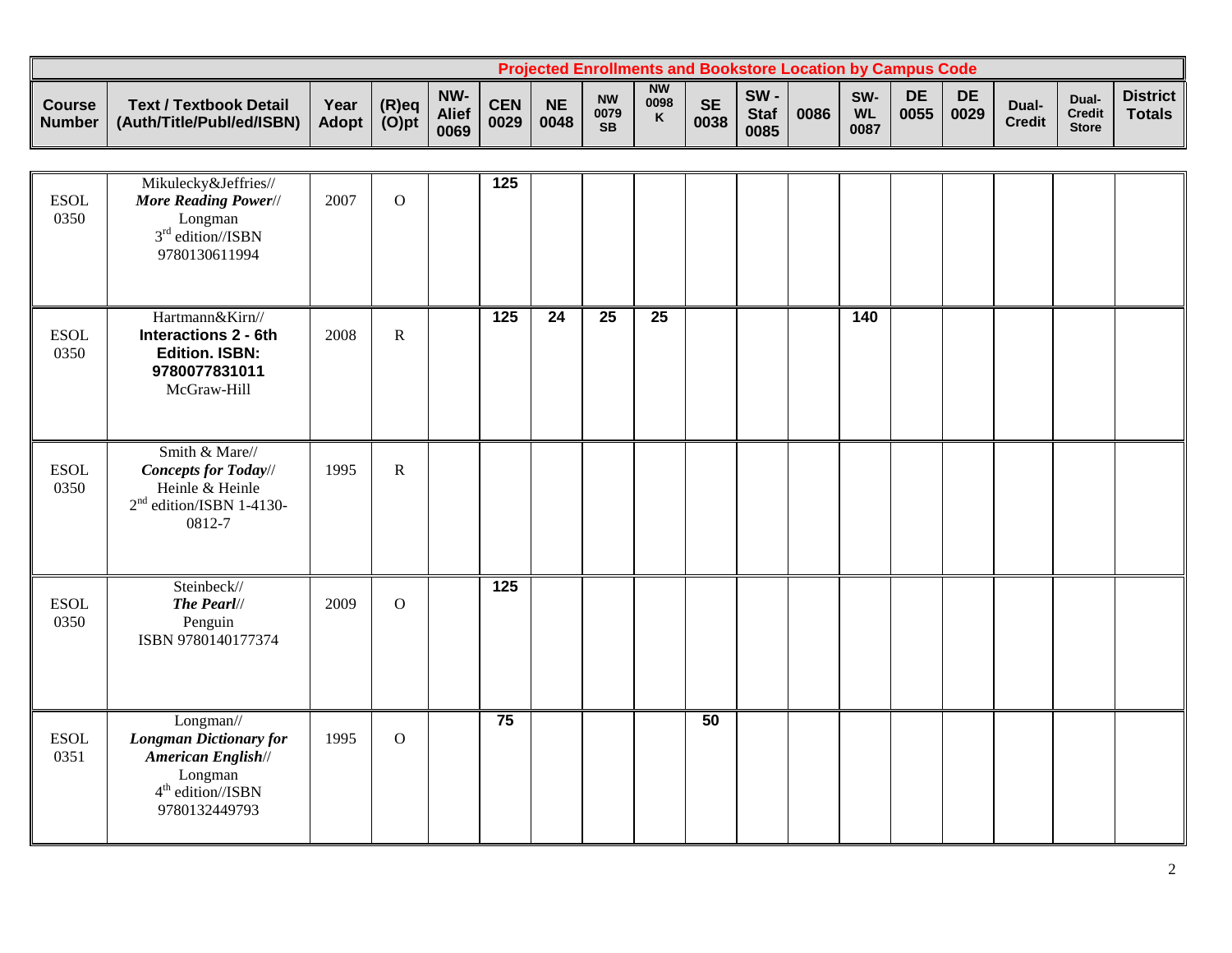|                                |                                                            |               |                   |                             |                    |                   | <b>Projected Enrollments and Bookstore Location by Campus Code</b> |                                   |                   |                               |      |                                      |            |                   |                        |                                 |                                  |
|--------------------------------|------------------------------------------------------------|---------------|-------------------|-----------------------------|--------------------|-------------------|--------------------------------------------------------------------|-----------------------------------|-------------------|-------------------------------|------|--------------------------------------|------------|-------------------|------------------------|---------------------------------|----------------------------------|
| <b>Course</b><br><b>Number</b> | <b>Text / Textbook Detail</b><br>(Auth/Title/Publ/ed/ISBN) | Year<br>Adopt | (R)eq<br>$(O)$ pt | NW-<br><b>Alief</b><br>0069 | <b>CEN</b><br>0029 | <b>NE</b><br>0048 | <b>NW</b><br>0079<br><b>SB</b>                                     | <b>NW</b><br>0098<br>$\mathbf{v}$ | <b>SE</b><br>0038 | $SW -$<br><b>Staf</b><br>0085 | 0086 | SW <sub>·</sub><br><b>WL</b><br>0087 | DE<br>0055 | <b>DE</b><br>0029 | Dual-<br><b>Credit</b> | Dual-<br>Credit<br><b>Store</b> | <b>District</b><br><b>Totals</b> |

| <b>ESOL</b><br>0351 | Hornby//<br><b>Oxford Advanced Learner's</b><br>Dictionary//<br>Oxford<br>$7th$ edition//ISBN<br>0194001067                                                                                | 2006 | $\overline{O}$ | 50               |                 |    |                 |    |    |     |  |  |  |
|---------------------|--------------------------------------------------------------------------------------------------------------------------------------------------------------------------------------------|------|----------------|------------------|-----------------|----|-----------------|----|----|-----|--|--|--|
| <b>ESOL</b><br>0351 | Blanchard & Root//<br><b>Ready to Write 3//</b><br>Longman<br>3rd edition/ISBN 0-13-<br>136334-4                                                                                           | 2004 | $\mathbf R$    | $\overline{125}$ | $\overline{24}$ | 25 | $\overline{25}$ | 50 | 30 | 150 |  |  |  |
| <b>ESOL</b><br>0352 | Azar//Fundamentals of<br>English Grammar//<br>Longman//4th ed<br>NOTE: Please order ISBN<br>97801323707169-2                                                                               | 2011 | ${\bf R}$      |                  | 24              |    |                 |    |    |     |  |  |  |
| <b>ESOL</b><br>0352 | Azar//Fundamentals of<br><b>English Grammar//</b><br>with Audio CDs, without<br>Answer Key and<br>MyEnglishLab: Focus on<br>Grammar 3 (Student Access<br>Code) Pack<br>ISBN: 9780133804966 | 2011 | $\mathbf R$    | 125              |                 |    |                 | 50 |    | 140 |  |  |  |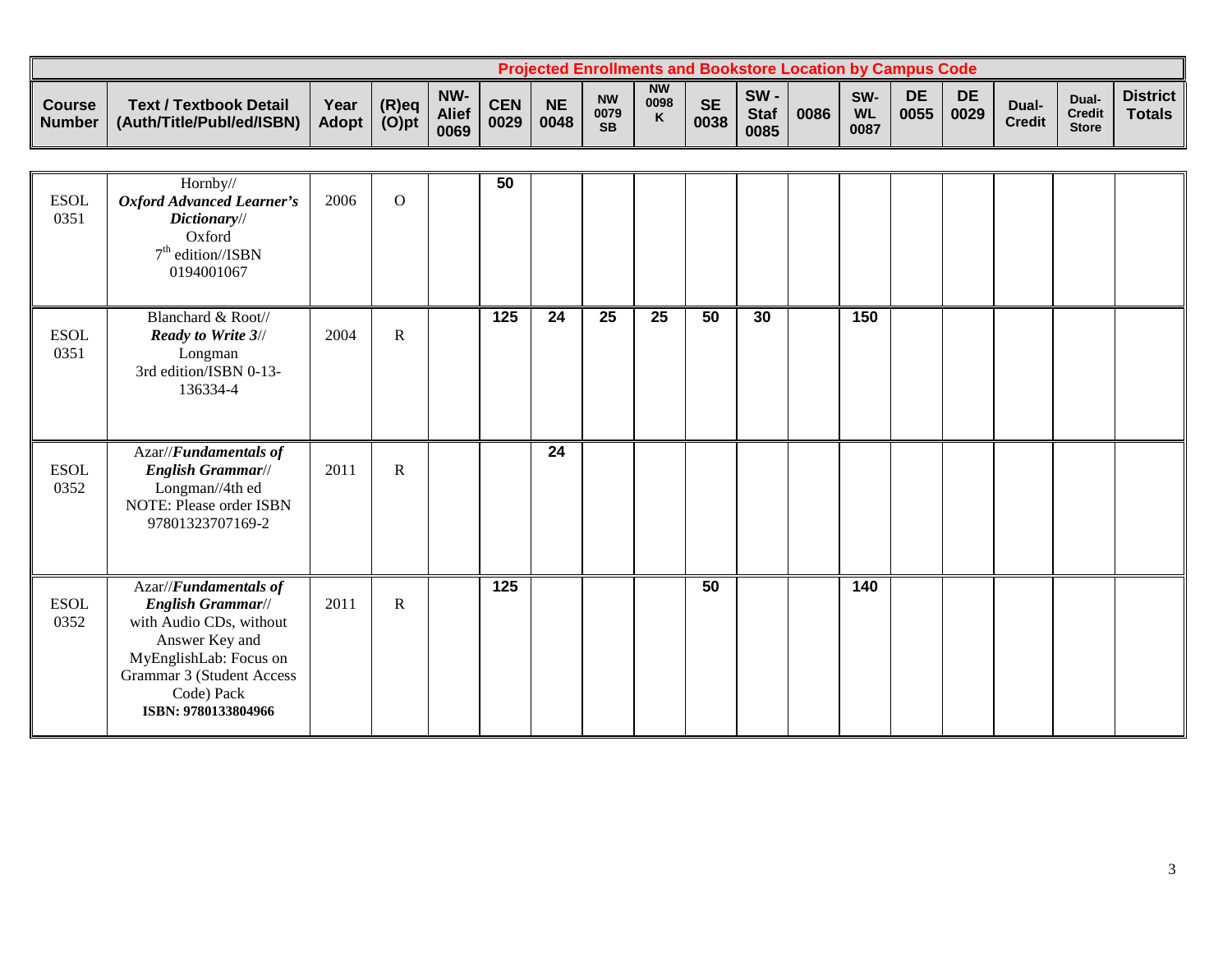|                                      |                                                            |                      |                      |                             |                    |                   | <b>Projected Enrollments and Bookstore Location by Campus Code</b> |                        |                   |                            |      |                          |            |            |                        |                                        |                                  |
|--------------------------------------|------------------------------------------------------------|----------------------|----------------------|-----------------------------|--------------------|-------------------|--------------------------------------------------------------------|------------------------|-------------------|----------------------------|------|--------------------------|------------|------------|------------------------|----------------------------------------|----------------------------------|
| <b>Course</b><br>Number <sup>1</sup> | <b>Text / Textbook Detail</b><br>(Auth/Title/Publ/ed/ISBN) | Year<br><b>Adopt</b> | $(R)$ eq<br>$(O)$ pt | NW-<br><b>Alief</b><br>0069 | <b>CEN</b><br>0029 | <b>NE</b><br>0048 | <b>NW</b><br>0079<br><b>SB</b>                                     | <b>NW</b><br>0098<br>K | <b>SE</b><br>0038 | SW-<br><b>Staf</b><br>0085 | 0086 | SW-<br><b>WL</b><br>0087 | DE<br>0055 | DE<br>0029 | Dual-<br><b>Credit</b> | Dual-<br><b>Credit</b><br><b>Store</b> | <b>District</b><br><b>Totals</b> |

| <b>ESOL</b><br>0352 | Azar&Hagen//Fundamentals<br>of English Grammar<br>Workbook//<br>Longman<br>$3rd$ edition//ISBN<br>0130136336                | 1988 | $\mathbf{O}$ |     |    |    |                 |    |  |                  |  |  |  |
|---------------------|-----------------------------------------------------------------------------------------------------------------------------|------|--------------|-----|----|----|-----------------|----|--|------------------|--|--|--|
| <b>ESOL</b><br>0352 | Bland//Grammar Sense 3<br>$(with CD)$ //<br>Oxford<br>ISBN 9780194489164<br>$2nd$ edition                                   | 2006 | $\mathbf R$  |     |    | 25 | $\overline{25}$ |    |  |                  |  |  |  |
| <b>ESOL</b><br>0352 | Blackwell&Davy//Grammar<br>Sense 3 Workbook//Oxford<br>ISBN 0194365778                                                      | 2006 | ${\bf R}$    |     |    |    |                 |    |  |                  |  |  |  |
| <b>ESOL</b><br>0353 | Silberstein, Dobson, &<br>Clarke//Reader's Choice//U<br>of Michigan Press 5 <sup>th</sup><br>edition//ISBN<br>9780472032051 | 2008 | $\mathbf R$  | 100 |    |    |                 |    |  |                  |  |  |  |
| <b>ESOL</b><br>0353 | Langan//<br><b>Ten Steps to Improving</b><br><b>College Reading Skills//</b><br>Townsend<br>ISBN13: 978-1591940999          | 2013 | $\mathbf R$  |     | 24 | 25 | 25              | 50 |  | $\overline{120}$ |  |  |  |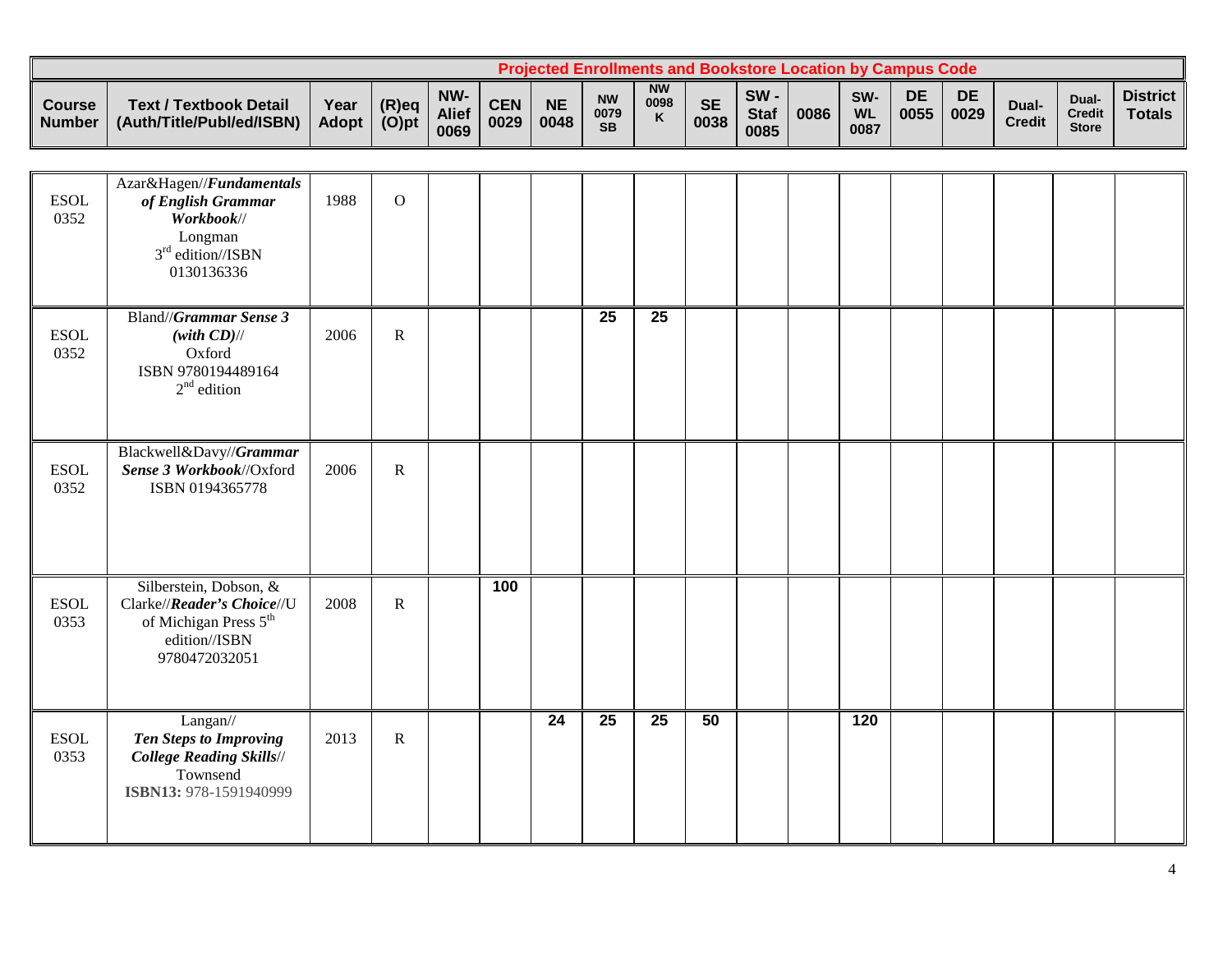|                                      |                                                            |                      |                      |                             |                    |                   | <b>Projected Enrollments and Bookstore Location by Campus Code</b> |                        |                   |                            |      |                          |            |            |                        |                                        |                                  |
|--------------------------------------|------------------------------------------------------------|----------------------|----------------------|-----------------------------|--------------------|-------------------|--------------------------------------------------------------------|------------------------|-------------------|----------------------------|------|--------------------------|------------|------------|------------------------|----------------------------------------|----------------------------------|
| <b>Course</b><br>Number <sup>1</sup> | <b>Text / Textbook Detail</b><br>(Auth/Title/Publ/ed/ISBN) | Year<br><b>Adopt</b> | $(R)$ eq<br>$(O)$ pt | NW-<br><b>Alief</b><br>0069 | <b>CEN</b><br>0029 | <b>NE</b><br>0048 | <b>NW</b><br>0079<br><b>SB</b>                                     | <b>NW</b><br>0098<br>K | <b>SE</b><br>0038 | SW-<br><b>Staf</b><br>0085 | 0086 | SW-<br><b>WL</b><br>0087 | DE<br>0055 | DE<br>0029 | Dual-<br><b>Credit</b> | Dual-<br><b>Credit</b><br><b>Store</b> | <b>District</b><br><b>Totals</b> |

| <b>ESOL</b><br>0353 | Mikulecky&Jeffries//<br><b>Advanced Reading Power//</b><br>Longman<br>ISBN 9780131990272                       | 2007 | $\mathbf{O}$   |     |                 |                 |                 |    |                  |     |  |  |  |
|---------------------|----------------------------------------------------------------------------------------------------------------|------|----------------|-----|-----------------|-----------------|-----------------|----|------------------|-----|--|--|--|
| <b>ESOL</b><br>0353 | Bradbury//<br>Farenheit 451//<br><b>Ballatine Books</b><br>ISBN 0345342968                                     | 2009 | $\mathbf{O}$   | 100 |                 |                 |                 |    |                  |     |  |  |  |
| <b>ESOL</b><br>0354 | Herzfield-Pipkin //<br><b>Destinations 2//Heinle/ISBN</b><br>13: 97814130193607                                | 2012 | $\overline{R}$ |     |                 |                 |                 | 50 |                  |     |  |  |  |
| <b>ESOL</b><br>0354 | Fitzpatrick<br><b>Engaging Writing 2/</b><br>Pearson / ISBN:<br>9780132483544                                  | 2013 |                | 100 | $\overline{24}$ | $\overline{25}$ | $\overline{25}$ |    | $\overline{120}$ | 180 |  |  |  |
| <b>ESOL</b><br>0354 | <b>Collins Cobuild Advanced</b><br>Dictionary of American<br><i>English</i> // Heinle //<br>ISBN: 0-5-21541725 | 2010 | $\mathbf O$    | 50  |                 |                 |                 |    |                  |     |  |  |  |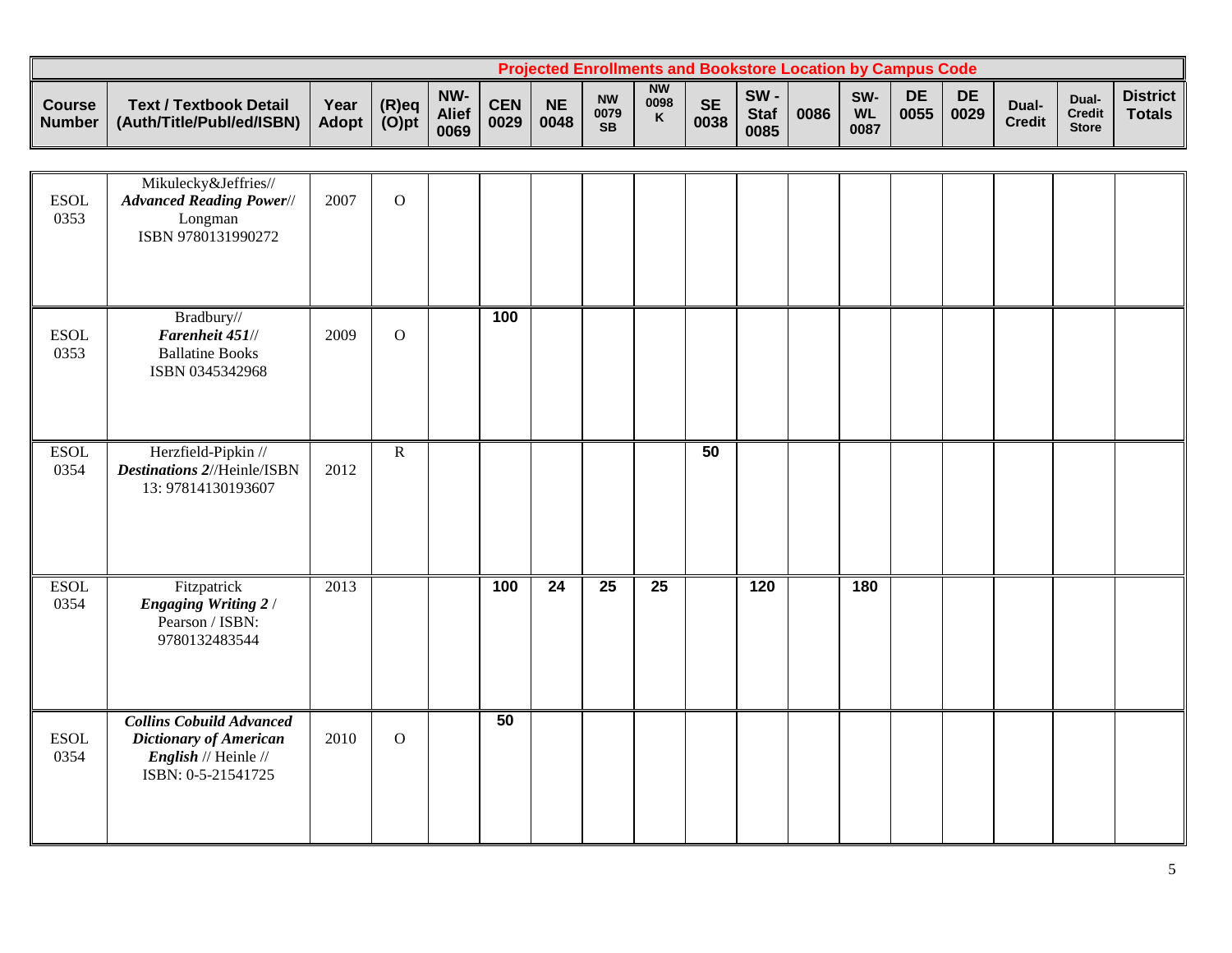|                  |                                                            |                      |                      |                             |                    |                   | <b>Projected Enrollments and Bookstore Location by Campus Code</b> |                                   |                   |                               |      |                                      |            |            |                        |                                       |                                  |
|------------------|------------------------------------------------------------|----------------------|----------------------|-----------------------------|--------------------|-------------------|--------------------------------------------------------------------|-----------------------------------|-------------------|-------------------------------|------|--------------------------------------|------------|------------|------------------------|---------------------------------------|----------------------------------|
| Course<br>Number | <b>Text / Textbook Detail</b><br>(Auth/Title/Publ/ed/ISBN) | Year<br><b>Adopt</b> | $(R)$ eq<br>$(O)$ pt | NW-<br><b>Alief</b><br>0069 | <b>CEN</b><br>0029 | <b>NE</b><br>0048 | <b>NW</b><br>0079<br><b>SB</b>                                     | <b>NW</b><br>0098<br>$\mathbf{z}$ | <b>SE</b><br>0038 | $SW -$<br><b>Staf</b><br>0085 | 0086 | SW <sub>·</sub><br><b>WL</b><br>0087 | DE<br>0055 | DE<br>0029 | Dual-<br><b>Credit</b> | <b>Dual</b><br>Credit<br><b>Store</b> | <b>District</b><br><b>Totals</b> |

|                     | Azar//                                                                                                                                                                                                                                  |      |              |     | 24 | 25 | 25 |    |  |     |  |  |  |
|---------------------|-----------------------------------------------------------------------------------------------------------------------------------------------------------------------------------------------------------------------------------------|------|--------------|-----|----|----|----|----|--|-----|--|--|--|
| <b>ESOL</b><br>0355 | <b>Understanding &amp; Using</b><br>English Grammar//<br>Longman<br>$4th$ edition//ISBN<br>9780132333337                                                                                                                                | 1988 | $\mathbf R$  |     |    |    |    |    |  |     |  |  |  |
| <b>ESOL</b><br>0355 | $Azar$ //<br><b>Understanding &amp; Using</b><br>English Grammar//<br>with Audio CDs, without<br>Answer Key and<br>MyEnglishLab: Focus on<br>Grammar 5 (Student Access<br>Code) Pack<br>Longman<br>$4th$ edition//ISBN<br>9780133804959 | 1988 | $\mathbf R$  | 100 |    |    |    | 50 |  | 120 |  |  |  |
| <b>ESOL</b><br>0355 | $Azar$ //<br><b>Understanding and Using</b><br><b>English Grammar</b><br>Workbook//<br>Longman<br>$4th$ edition//ISBN<br>9780132415439                                                                                                  | 1988 | $\mathbf{O}$ |     |    |    |    |    |  |     |  |  |  |
| <b>ESOL0356</b>     | Hanreddy & Whalley//<br>Mosaic 2:<br>Listening/Speaking//<br>McGraw-Hill<br>Silver edition//978-0-07-<br>333200-0                                                                                                                       | 2010 | $\mathbf R$  |     | 24 |    |    |    |  |     |  |  |  |